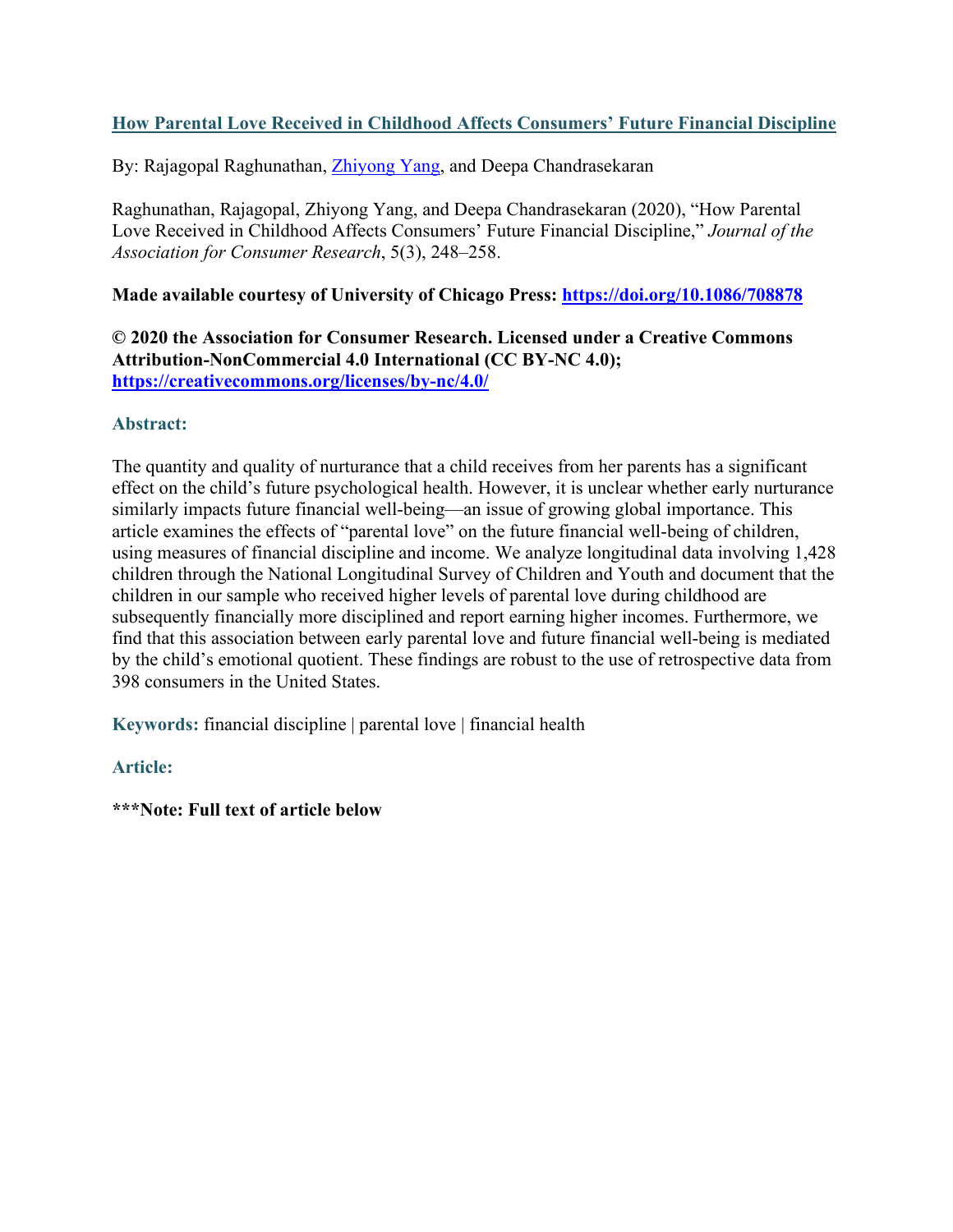# How Parental Love Received in Childhood Affects Consumers' Future Financial Discipline

## RAJAGOPAL RAGHUNATHAN, ZHIYONG YANG, AND DEEPA CHANDRASEKARAN

ABSTRACT The quantity and quality of nurturance that a child receives from her parents has a significant effect on the child's future psychological health. However, it is unclear whether early nurturance similarly impacts future financial well-being—an issue of growing global importance. This article examines the effects of "parental love" on the future financial well-being of children, using measures of financial discipline and income. We analyze longitudinal data involving 1,428 children through the National Longitudinal Survey of Children and Youth and document that the children in our sample who received higher levels of parental love during childhood are subsequently financially more disciplined and report earning higher incomes. Furthermore, we find that this association between early parental love and future financial well-being is mediated by the child's emotional quotient. These findings are robust to the use of retrospective data from 398 consumers in the United States.

here is a growing concern—and even alarm—at the<br>extent of overconsumption, overspending, and lack<br>of financial discipline among consumers (Sheth, Seextent of overconsumption, overspending, and lack of financial discipline among consumers (Sheth, Sethia, and Srinivas 2010). There is indeed justifiable cause for concern. LendingTree, a loan comparison website, analyzed data from the Federal Reserve on nonmortgage debt, including credit cards, as well as auto, personal, and student loans. They estimated that consumer debt would reach a record \$4 trillion by the end of 2018 (Konish 2018). Not surprisingly, a majority (62%) of Americans report feeling stressed about money (American Psychological Association 2017).

Recognizing that household financial debt is a critical component of the financial well-being of families, the Federal Reserve Bank of St. Louis launched the Center for Household Financial Stability in 2013 to strengthen the balance sheets of struggling American families. It is important to note that rising levels of consumer indebtedness is not just a US– centric problem but a global one (Zumbrun 2018). For instance, according to Statistics Canada, Canadians owed \$1.79 in credit market debt for every dollar of household disposable income in the fourth quarter of 2018.

Marketing scholars have thus, in recent years, become increasingly interested in identifying factors that enhance the financial well-being of consumers (Sheth et al. 2010; Netemeyer et al. 2018). Recent research has revealed a few causes for the lack of financial discipline among consumers. These causes include the consumer's personality (e.g., "spendthriftness," materialism, and inability to delay gratification), debt type, gender, and the role the consumer plays in relationships (e.g., of delegating financial decisions to one's partner; Netemeyer et al. 2018). However, despite widespread acknowledgement that lack of financial discipline is a major cause for concern, there is still a paucity of academic research on this topic (Netemeyer et al. 2018).

The primary purpose of the present research is to address this concern. Specifically, we add to the nascent literature on determinants of financial well-being by exploring whether, and to what extent, individuals' early life experiences (as children) shape their future financial discipline. That the quantity and quality of nurturance that a child receives from her parents or parent-figures has a significant and lasting effect on the child's future psychological health has been documented by several past findings, such as those from the research on attachment theory (Ainsworth 1978). Extrapolating from these findings suggests that early life experiences will significantly enhance future financial discipline. Therefore, our research has two objectives. First, we test the relationship between (a) the quality of love and nurturance

JACR, volume 5, number 3. Published online May 12, 2020. https://doi.org/10.1086/708878 © 2020 the Association for Consumer Research. All rights reserved. 2378-1815/2020/0503-0002\$10.00

Rajagopal Raghunathan (raj.raghunathan@mccombs.utexas.edu) is professor of marketing, McCombs School of Business, University of Texas at Austin, 2110 Speedway, Austin, TX 78705, USA. Zhiyong Yang (z\_yang4@uncg.edu) is professor of marketing, Bryan School of Business and Economics, University of North Carolina at Greensboro, 516 Stirling Street, Greensboro, NC 27402, USA. Deepa Chandrasekaran (Deepa.Chandrasekaran@utsa.edu) is associate professor of marketing, College of Business, University of Texas at San Antonio, One UTSA Circle, San Antonio, TX 78249, USA.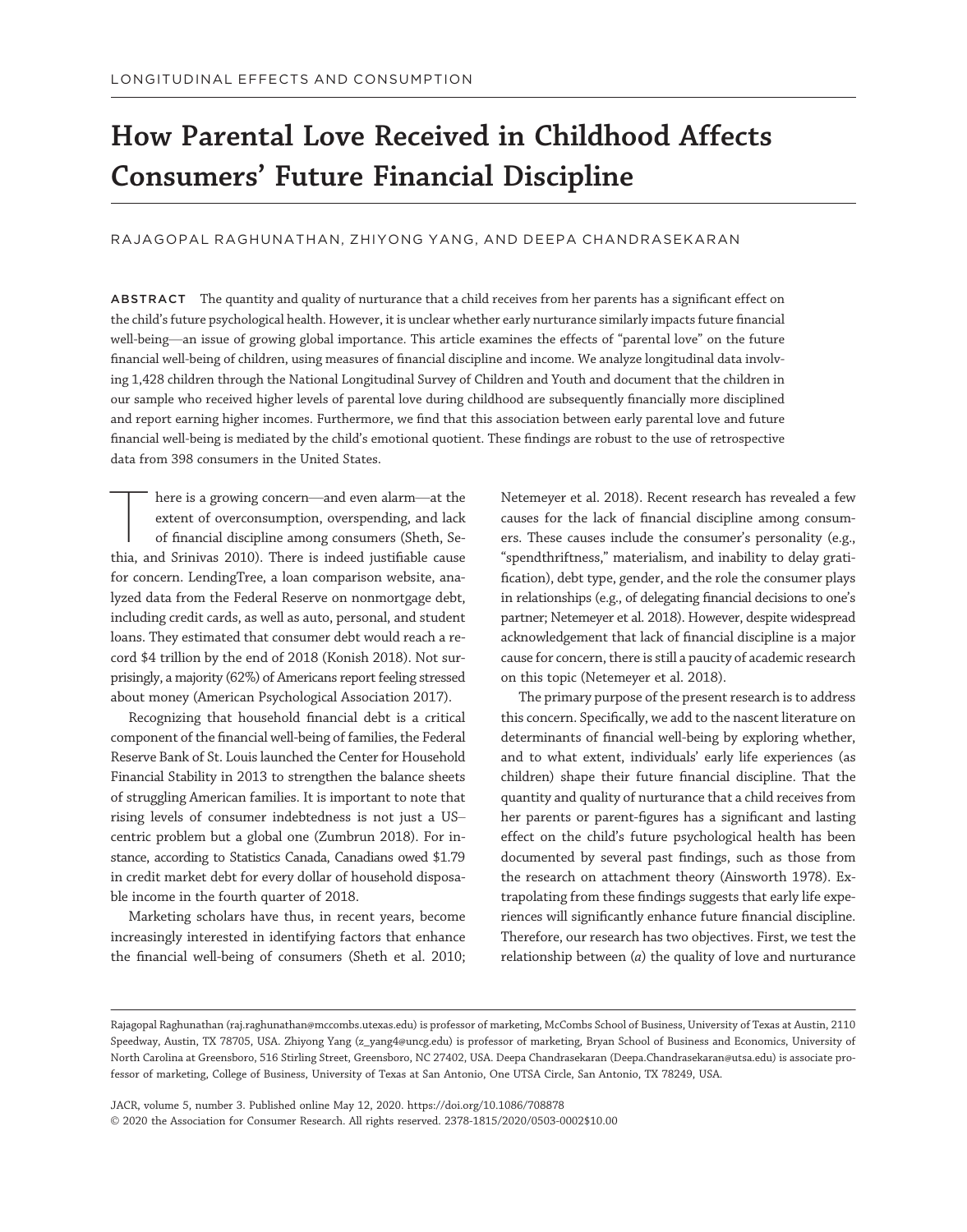received by consumers in early life and  $(b)$  these consumers' future financial discipline. Next, we propose and test a mediating mechanism—emotional quotient—by which "parental love" influences future financial discipline.

We explore these questions by analyzing two data sets. First, in keeping with the focus of this special issue, we use longitudinal data from 1,428 respondents collected through the National Longitudinal Survey of Children and Youth (NLSCY). The NLSCY data were collected by Statistics Canada and Human Resources Development in eight waves between 1994 and 2008. The data provide us with the opportunity to follow the same children and to examine how the parental love they received as children affected their future financial discipline when they reached the age of 24–25 years by cycle 8. Second, we replicate results from the first study using data from 398 Amazon Mechanical Turk workers in the United States.

The main contribution of this article is to document the role of parental love in future financial discipline and to assess whether the relationship between these two variables is mediated by emotional quotient (EQ ). The rest of the article is structured as follows. We begin with a brief literature review to address the question of central interest: How does early parental love influence a child's future financial discipline? Then we report results from the longitudinal (NLSCY) data and discuss the mediating influence of EQ. We then discuss results from study 2—a cross-sectional study—and end with a discussion of the theoretical and substantive implications of these findings.

# PARENTAL LOVE AND CONSUMERS' FINANCIAL DISCIPLINE: TWO ALTERNATIVE PERSPECTIVES

As mentioned earlier, findings from attachment research reveal that receiving love and nurturance is important for healthy psychological development (Ainsworth 1978). However, there is also evidence from a separate stream of research showing that parental love can be counterproductive if it is not combined with self-discipline (e.g., Robinson et al. 1995). Below, we first review research that suggests parental love has a positive influence on future financial discipline.

## Why Early-Life Parental Love May Increase Future Financial Discipline

One of the major themes to emerge from attachment theory is that parental love promotes children's capacity to regulate emotion (e.g., Thompson 1994; Mikulincer and Shaver 2008),

which is defined as "the ability to manipulate the intensity and/or the duration of one's emotional states" (Thompson 1994, 56). Thus, individuals that have a greater ability to regulate emotions are better at prolonging a desired emotional state and curtailing undesired ones (Gross and John 2003). The fact that parental love fosters emotion regulation is relevant for our discussion because emotion regulation is known to be a critical determinant of career success (e.g., Law, Wong, and Song 2004; Zeidner, Matthews, and Roberts 2004). For instance, Zeidner et al. (2004) found that executives with superior emotional control fare significantly better than executives that have otherwise comparable cognitive and technical skills but less emotional control. Likewise, Law et al. (2004) showed that those with better "emotional intelligence," which includes the ability to regulate emotions, experience higher levels of well-being in the workplace. Thus, because parental love fosters emotion regulation, and because emotion regulation promotes career success, we may expect that children who have received higher levels of parental love will experience higher levels of future financial discipline and income.

In addition, there are at least two other routes by which early-life parental love may increase future financial discipline. First, as mentioned earlier, parental love enhances emotional well-being (Mikulincer and Shaver 2008), and those with higher subjective well-being are more likely to succeed in their careers than their less happy counterparts. For example, findings from De Neve and Oswald (2012) revealed that students who described themselves as happier at ages 16 and 18 felt more satisfied with their lives at age 22. And more relevant to the present research, the happier students earned higher incomes at age 29. In particular, the paper showed that, on a scale of 1 to 5, a 1-point increase in life satisfaction at age 22 translated into around \$2,000 more per year in later earnings. Numerous other studies have confirmed the link between happiness and financial success (for a review, see De Neve et al. 2013).

Second, materialism—or more precisely, a lack of it may be yet another route by which early-life parental love increases future financial discipline. Richins and Chaplin (2015) proposed that children who do not receive adequate levels of "parental warmth" develop insecurity, which causes them to exhibit a higher propensity for materialism later as adults, defined as the importance one accords to possessions and to the acquisition of these possessions. Several studies have shown that materialism not only negatively impacts subjective well-being (Pieters 2013) but also financial health (Rindfleisch, Burroghs, and Denton 1997).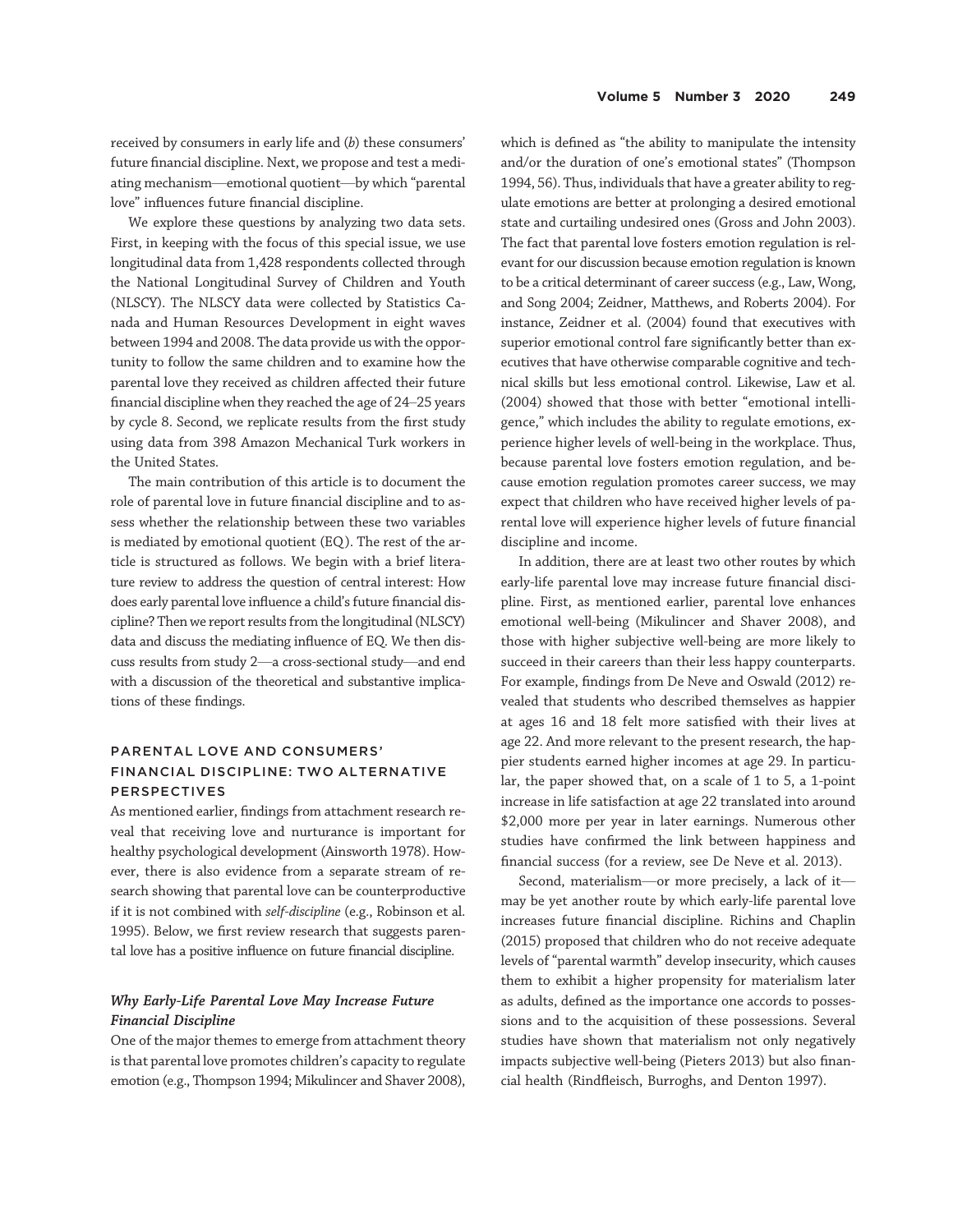## Why Early-Life Parental Love May Decrease Future Financial Discipline

Thus far, we have discussed several reasons why early-life parental love increases future financial discipline. However, findings from at least one alternative research stream research on parental styles (Baumrind 1966; Darling and Steinberg 1993)—suggest there may be reasons to expect that parental love can decrease future financial discipline.

As a number of findings reveal, self-discipline, or "grit," is an important determinant of success (e.g., Duckworth et al. 2007). Findings from Duckworth et al. (2007) revealed, for example, that controlling for one's inherent aptitude and opportunities, the single most important determinant of success in accomplishing goals is one's level of self-discipline. To the extent that providing a child with love and nurturance diminishes the child's ability to exercise self-discipline—an outcome that appears plausible, for reasons we will explain shortly—one may expect parental love to have a negative effect on the child's future financial discipline.

We draw on recent research that finds a relationship between self-control and over-indebtedness. Gathergood (2012) examined the relationship between self-control, financial literacy, and over-indebtedness on consumer credit debt among UK consumers. This study found that a lack of self-control is positively associated with nonpayment of consumer credit and self-reported excessive debt burden. Consumers who exhibit self-control problems were seen to make greater use of quick-access (but high-cost) credit items such as store cards and payday loans.

What is the effect of parental love on a child's ability to exercise self-discipline? Although no prior work has sought to address this question directly, findings on the influence of different parenting styles suggest that parental love, under some conditions, may lower self-discipline. Specifically, these findings show that a permissive parenting style—in which a parent is responsive to the child's needs and wants but does not curb the child's inappropriate behaviors—may result in "spoiled brats" or "spoiled sweets," that is, children who are warm and personable but incapable of exhibiting adequate levels of self-discipline to achieve goals (Akinsola and Udoka 2013).

The opposite of the permissive style is the authoritarian style, which involves shaping and controlling children's attitudes and behaviors in accordance with strict standards of conduct. Parents who adopt this style typically favor punitive and forceful measures to curb children's attitudes and behaviors (Baumrind 1966). Children brought up in an authoritarian environment tend to be anxious, withdrawn, and unhappy, which may interfere with their future success (Wolfradt, Hempel, and Miles 2003; Yang et al. 2014).

Between these extremes of permissiveness and authoritarian parenting lies the authoritative style, in which the parent tries to direct the child's attitudes and behaviors but in a rational, issue-centered way.<sup>1</sup> Specifically, the authoritative style involves being "both highly responsive and highly demanding" (Baumrind 1996, 412) and thus rejects what Baumrind (1996) calls the false dichotomy between being too lenient or too disciplined. In authoritative environments, when parents and children disagree, children are encouraged to convey their viewpoints openly and to defend them (Dornbusch et al. 1987). By allowing such freedom of self-expression and by fostering a sense of personal dignity, authoritative parents nourish both independence and self-discipline in their children (Darling and Steinberg 1993), which allows them to become more successful. The children of authoritative parents generally receive better grades in school than those of permissive or authoritarian parents (Dornbusch et al. 1987; Yang et al. 2014).

## Our Prediction: Choosing between Alternative Possibilities

To summarize, while there are some strong reasons to expect that parental love will promote financial stability, there are other reasons, centered on self-discipline, to expect the opposite. This conflict increases the theoretical relevance of our central question: does early parental love lower or increase future financial discipline?

On balance, we predict that children who receive higher levels of parental love will later be more financially disciplined. There are two main reasons for this prediction. First, findings that suggest a permissive parenting style may lower self-discipline are based on relatively early work on parenting styles (e.g., Baumrind 1966). More recent research suggests that permissive parenting appears to be the least common style across the world. For example, one study of North American participants found that fewer than 15% of parents use this style, with the authoritative and authoritarian styles being more prevalent, at a rate of 60% and 20%, respectively (Adalbjarnardottir and Hafsteinsson 2001). Another study (Akinsola 2013) of participants from Nigeria and Cameroon yielded similar results, with the permissive style being even less prevalent (1.6%) compared to the authoritative style

<sup>1.</sup> In the interests of brevity, we omit the fourth parenting style (the neglectful style) from our discussion.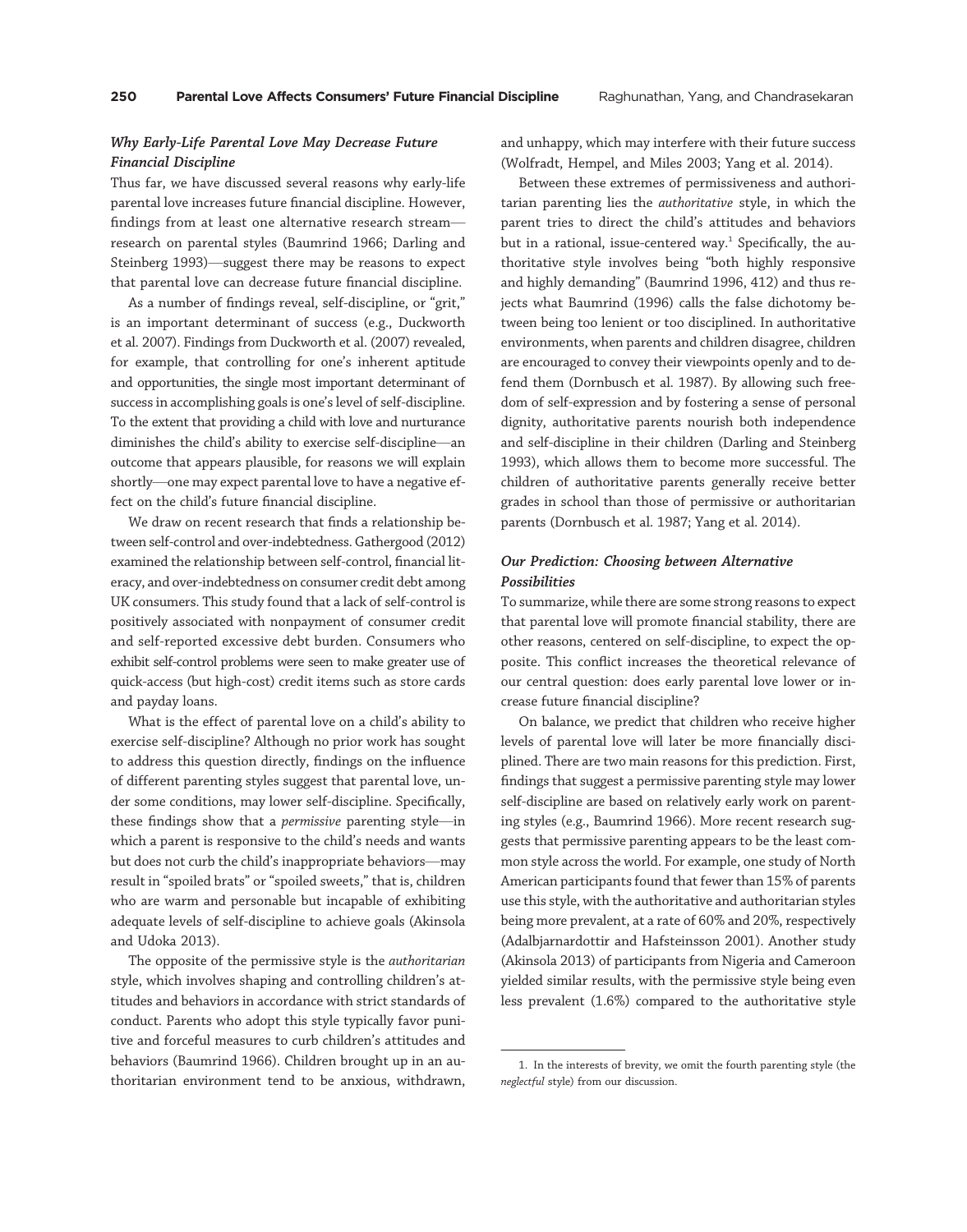(45.3%) and the authoritarian style (8.1%). The rest of the parents in the study used a combination of the various styles. Because the permissive style is the least common, we expect that most children who received higher levels of parental love will also have learned self-discipline from their parents; that is, parents who exhibited high levels of love will also have exhibited high levels of demandingness.

Second, we take steps to ensure that the demandingness aspect of the authoritative style, which has been found to be critical for the development of self-discipline, is incorporated in both studies in this paper. Specifically, in study 1, we explicitly include parental monitoring, which refers to the extent to which parents enforce discipline in their children, as a control variable in our analyses.

### STUDY 1: LONGITUDINAL DATA

We expect parental love to have a positive effect on the future financial discipline of children. Additionally, we include income, another indicator of financial well-being, as a second dependent variable, to test the sensitivity of this result. We test this prediction using the NLSCY longitudinal data.

#### Sample and Procedures

The NLSCY data were collected in eight waves, with the total number of children in the data set decreasing from 3,434 in the first wave (1994–95) to 1,428 in 2007–8. The NLSCY used a stratified, multistage probability sampling procedure in which sample sizes for stratification were allocated by age group and then by province to ensure sufficient sample sizes for smaller provinces. The sampling process continued down to the city block level, with dwellings chosen from selected blocks.

Since the original purpose of the survey was to study developmental changes in children over time as well as the effect of environmental factors on such changes, the target population for the first wave were children in the 10- to 11-year-old age group. These children had reached the age of 24 or 25 years by cycle 8. Given our objective—to assess the effect of parental love on future financial discipline we included the 1,428 children for whom we have complete data in the present sample.

#### Measures

Independent Variable. The NLSCY measured parental love only in the first three cycles (i.e., when children were 10– 11 years old, 12–13 years old, and 14–15 years old), and not in subsequent cycles. The "Parent Practices Scale" de-

veloped by Lempers, Clark-Lempers, and Simons (1989) was used to measure parental love. Specifically, in each of the first three cycles, the children were asked to rate how often their parents: (1) smiled at them, (2) praised them, (3) made sure that they knew they were appreciated, (4) spoke of the good things they did, and (5) seemed proud of the things they did (the values of  $\alpha$  ranged from .77 to .84), anchored by  $1 = never$ to  $4 =$  very often. To address our objective of assessing the effect of parental love on children's future financial discipline, we used the average of parental love measures in these three cycles for the analysis.

Dependent Variables. Financial well-being relates to how people think and feel about their financial state, which is often assessed by evaluating objective standards such as their income (Sharma et al. 2014). Financial well-being is also conceptualized to relate to late payments or minimum payments and more positive financial behaviors (Netemeyer et al. 2018). We derive [adult] children's financial discipline in the eighth and final wave, by which time the children were 24 or 25 years old, from the responses to two questions that were included in the survey: (1) In the past 12 months, were you ever behind 2 months or more on a bill, loan, rent, or mortgage payment? and (2) Do you have any savings or investments (e.g., savings in a bank account, savings bonds, mutual funds)? The responses were anchored by  $0 = no$ and  $1 = yes$ . Sum scores ranged from 0 to 2 (item 1 was reverse coded;  $\alpha = .79$ ), with higher scores reflecting more financial discipline.

Our second dependent variable was Personal income, an objective measure of financial well-being. This was assessed using the question: "What was your total personal income before taxes and deductions from all sources in the past 12 months?" The log-transformation of the raw score was used in the analysis.

Mediating Variable. The NLSCY data allowed us to test whether the hypothesized relationship between parental love and financial discipline is mediated by emotional quotient. Specifically, a 20-item version of the Emotional Quotient Inventory (EQ-i) developed by Bar-On (1997), one of the most widely used self-report measures of EQ in studies of school-age respondents (Humphrey et al. 2011), was included in the NLSCY to collect information from children aged 24 or 25 years. The 20-item EQ-i assesses five dimensions of EQ (four items per dimension): (1) intrapersonal competencies, (2) interpersonal competencies, (3) stress management competencies, (4) adaptability competencies, and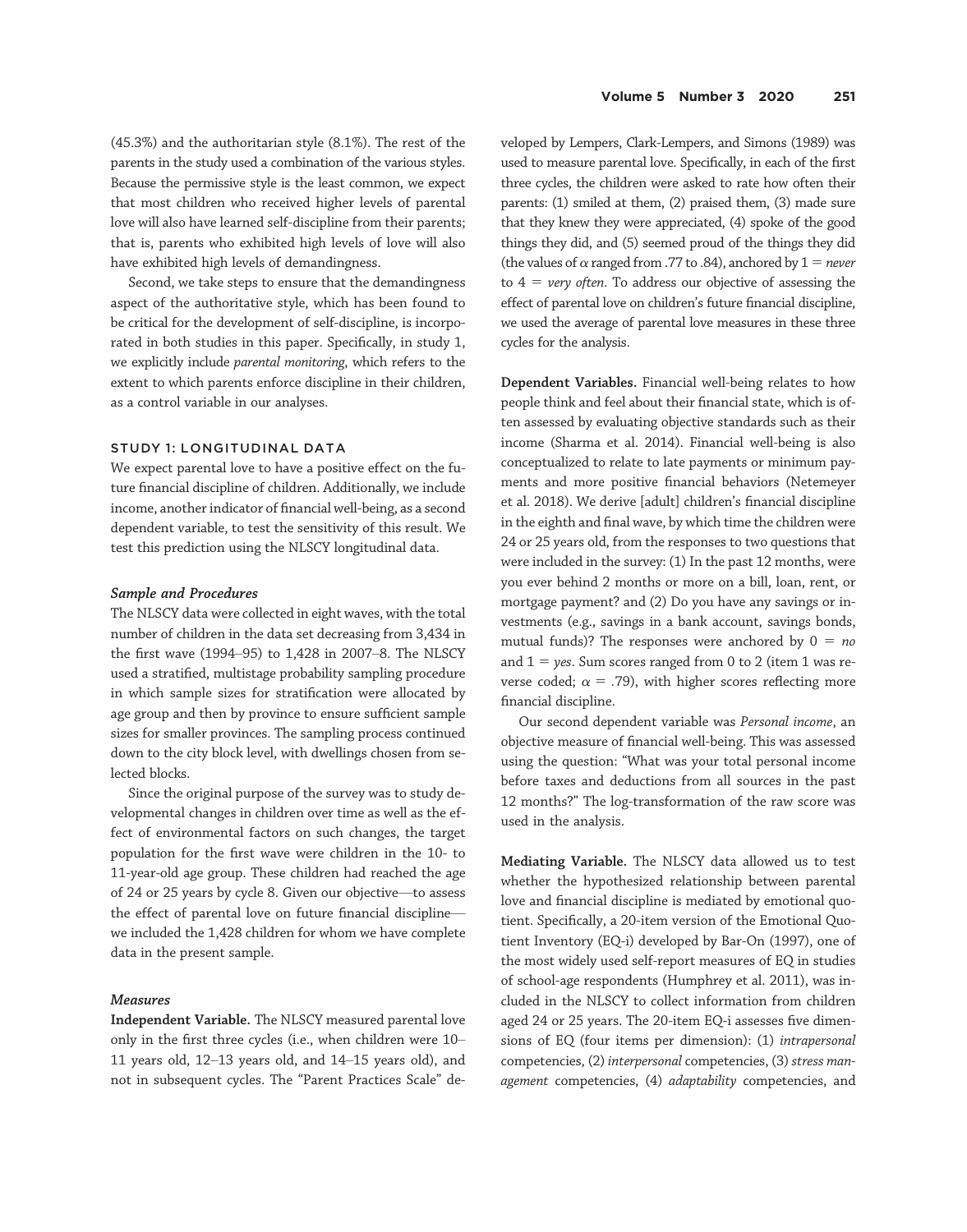(5) general mood. Each scale-item was preceded by the question: "Tell me how you feel, think, or act most of the time in most situations. . . . " Responses were anchored by  $1 = \text{very}$ seldom true or not true and  $5 =$  very often true or true.

The survey questions are shown in table 1, along with the type of competency indicated by each question. Intrapersonal competencies include recognizing and understanding one's feelings ( $\alpha = .94$ ). Interpersonal competencies include empathy and perspective taking ( $\alpha$  = .87). Stress management competencies include resisting or delaying an impulse ( $\alpha = .93$ ). Adaptability competencies include the ability to adjust one's emotions and behaviors to changing situations and conditions ( $\alpha$  = .91). Finally, general mood includes one's general outlook and the ability to tackle challenges with optimism ( $\alpha = .84$ ). Consistent with previous studies (e.g., Bar-On and Parker 2000), EQ-i was treated as a second-order construct composed of these five dimensions. We derived average scores for each dimension and used them as indicators to form the second-order construct of EQ.

Control Variables. Since financial discipline and income could be affected by factors other than parental love, we chose to include eight control variables in our analyses: gender, family socioeconomic status (SES), eldest child status (i.e., whether the child was the first born in the parents' home), number of siblings, family structure (i.e., whether the child was raised in a single-parent household), the child's marital status at age 24 or 25, student status (i.e., whether the child respondent was a student at the time the last wave of data were collected), and the parental monitoring that the child respondent received in cycles 1–3.

Gender was coded as 1 for females and 0 for males. This variable was included because women generally receive lower wages than men (Jung, Moon, and Hahm 2007).

Family SES was based on data collected in cycle 1. For obvious reasons, we considered the SES of the respondent's family to be an important determinant of the respondent's future financial discipline. The survey included five SES categories that reflect raw income and family size. The lowest

Table 1. Emotional Intelligence Questionnaire (EQ-i) in the NLSCY for Young Adults (Age 24–25) Detailing Items to Assess Emotional Quotient

Tell me how you feel, think, or act most of the time in most situations:

You are sensitive to the feelings of others. (inter) It's hard for you to describe your feelings. (intra)<sup>a</sup> You're impatient. (stress mgmt)<sup>a</sup> You try to see things as they really are, without fantasizing or daydreaming. (adapt) You're optimistic about most things you do. (mood) You're good at understanding the way other people feel. (inter) Others think that you lack assertiveness. (intra)<sup>a</sup> You have a bad temper. (stress mgmt)<sup>a</sup> When faced with a difficult situation, you like to collect all the information about it that you can. (adapt)<sup>a</sup> You believe in your ability to handle most upsetting problems. (mood) You care what happens to other people. (inter) You're unable to express your ideas to others. (intra)<sup>a</sup> It is a problem controlling your anger. (stress mgmt)<sup>a</sup> In handling situations that arise, you try to think of as many approaches as you can. (adapt) You can stay on top of tough situations. (mood) You have good relations with others. (inter) It's hard for you to make decisions on your own. (intra)<sup>a</sup> You have strong impulses that are hard to control. (stress mgmt)<sup>a</sup> When trying to solve a problem, you look at each possibility and then decide on the best way. (adapt) You generally expect things to turn out all right, despite setbacks from time to time. (mood)

Note.— (intra) = intrapersonal competencies subscale; (inter) = interpersonal competencies subscale; (stress mgmt) = stress management competencies subscale; (adapt) = adaptability competencies subscale; (mood) = general mood subscale.

<sup>&</sup>lt;sup>a</sup> Refers to reverse-coded items.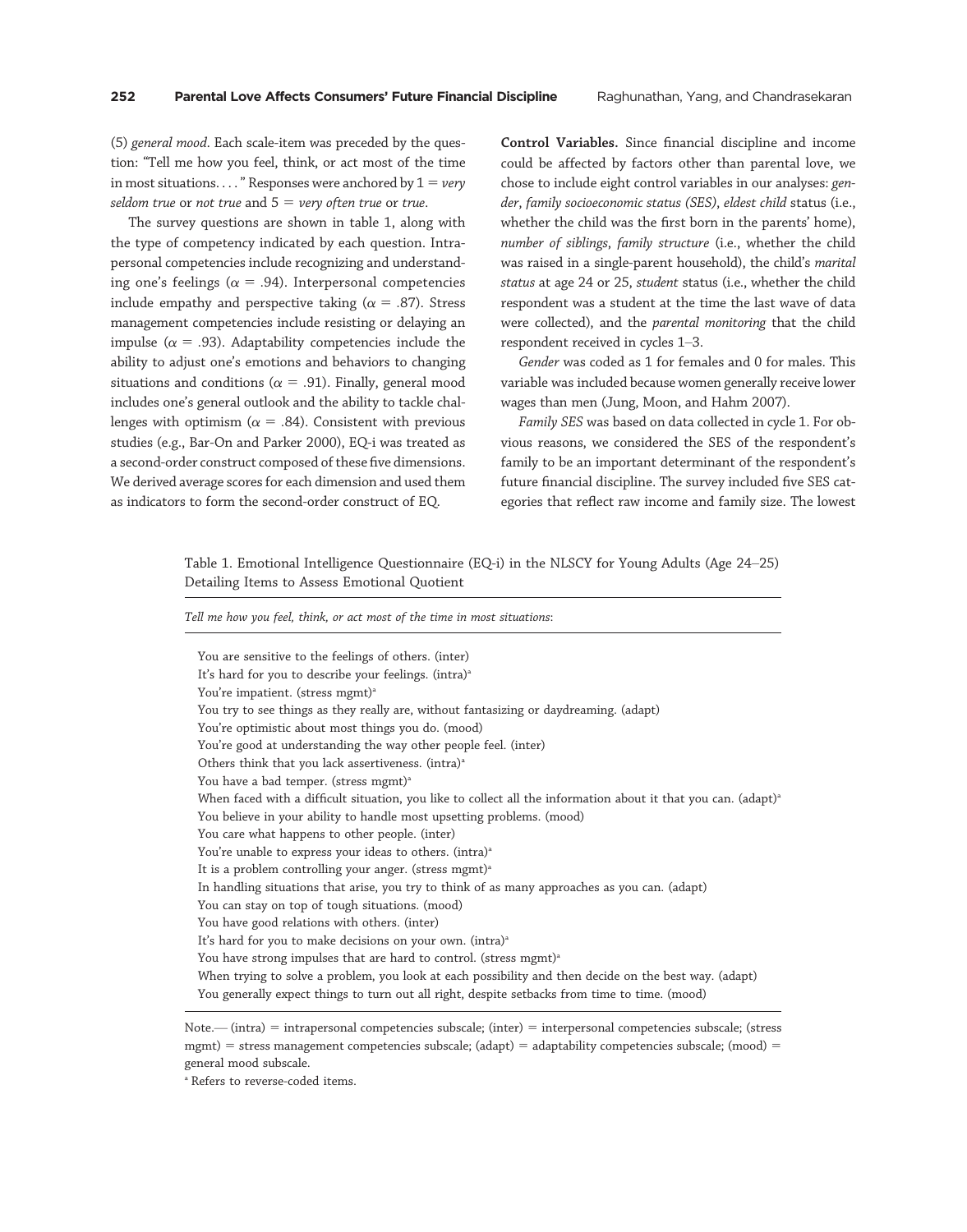category consisted of those with incomes of \$10,000 (Canadian dollars) or less with one to four persons in the family or less than \$15,000 with five or more persons in the family. The top category consisted of those with incomes of \$80,000 or more, with three or more persons in the family.

We included eldest child status and number of siblings as control variables because some past studies revealed a significant effect of birth order on income (e.g., Zajonc 1976). The latter variable was operationalized as the actual number of siblings who lived with the focal child in the same household in cycle 1; it varied in value from a minimum of 1 to a maximum of 11. Eldest child was a binary variable:  $1 =$  the respondent is the eldest child and  $0 =$  the respondent is not the eldest child.

Single-parent household was coded as "1" if the child was raised in a single-parent household and coded as "0" if the child was raised in a two-parent family. We felt it prudent to include this variable because some past studies have shown that the children of divorced or separated parents were more materialistic and scored higher on measures of compulsive buying than those whose parents were not divorced or separated (Rindfleisch et al. 1997). These children were also more likely to experience economic hardship (Ross and Mirowsky 1999).

Marital status was coded as "1" if the child was married in cycle 8 and "0" otherwise. We included this variable because some past research (e.g., Hirschl, Altobelli, and Rank 2003) suggests that being married enhances affluence.

Student status was coded as "1" if the respondent was a full-time or part-time student in cycle 8 and "0" otherwise.<sup>2</sup> Being a student, for obvious reasons, lowers earning potential during the period of study. That is, we expected students in the data set to have lower earning potential, but we still expected that parental love would increase both financial discipline and income even after controlling for student status.

Prior findings have shown that high levels of parental love without correspondingly high levels of parental monitoring may have counterproductive effects on the child's psychological development and eventual success (Baumrind 1996). Based on these findings, we included parental monitoring as a covariate in the model. Parental monitoring was measured by five items using a scale ranging from  $1 = never$ to  $4 = \text{very often.}$  These five items are as follows: (1) how often their parents wanted to know exactly where they were

and what they were doing, (2) told them what time to be home when they went out, (3) told them what they could watch on TV, (4) made sure they did their homework, and (5) found out about their misbehaviors. Following Yang and Schaninger (2010), a composite score was derived for parental monitoring, with higher scores reflecting higher levels of monitoring.

Results. We tested our hypothesis in a two-stage structural equation modeling analysis using Mplus. In the first stage, we specified the direct-effect model (see fig. 1), which contains only the independent variable (i.e., parental love at ages 10–15), the two dependent variables (i.e., income and financial discipline at ages 24–25), and the control variables. The mediator (EQ) was not included in the model. In the second stage, we tested the indirect-effect model (see fig. 2) by including the mediator.

Direct Effects of Parental Love on Future Financial Discipline and Income. As shown in figure 1, the direct-effect model fits the data well:  $\chi^2 = 145.4$ , df = 59, p < .001, comparative fit index (CFI) =  $.98$ , root mean square error of approximation (RMSEA) =  $.033$ . Consistent with our expectations, early parental love was positively related to future personal income ( $\beta = .274$ ,  $p < .05$ ) and financial discipline  $(\beta = .165, p < .01).$ 

Results pertaining to the control variables were consistent with our expectations. Specifically, personal income was significantly related to gender ( $\beta = -.838$ ,  $p < .001$ ), with women having lower incomes than men. Furthermore, and consistent with expectations, student status was negatively related to personal income ( $\beta = -.962$ ,  $p < .001$ ). In addition, family SES was positively related to the child's future income ( $\beta$  = .253,  $p$  < .001) and financial discipline ( $\beta = .082$ ,  $p < .001$ ). This suggests that children from wealthier families are more likely to have higher incomes and better financial discipline. Respondents' marital status at age 24 or 25 years was positively related to income ( $\beta$  = .416,  $p < .001$ ) and financial discipline ( $\beta = .090, p < .05$ ), which is in line with some prior findings showing that marriage enhances financial health (Hirschl et al. 2003).

Neither eldest son status nor the number of siblings significantly affected any of the dependent variables ( $p > .05$ ). Parental monitoring was not significantly related to personal income or financial discipline in adulthood, which is consistent with previous research showing that, in the presence of parental love, the effect of parental monitoring diminishes (Bogenschneider et al. 1998). As children age,

<sup>2.</sup> We included student status as a covariate in study 1 because 28.4% of participants in cycle 8 were either full-time or part-time students.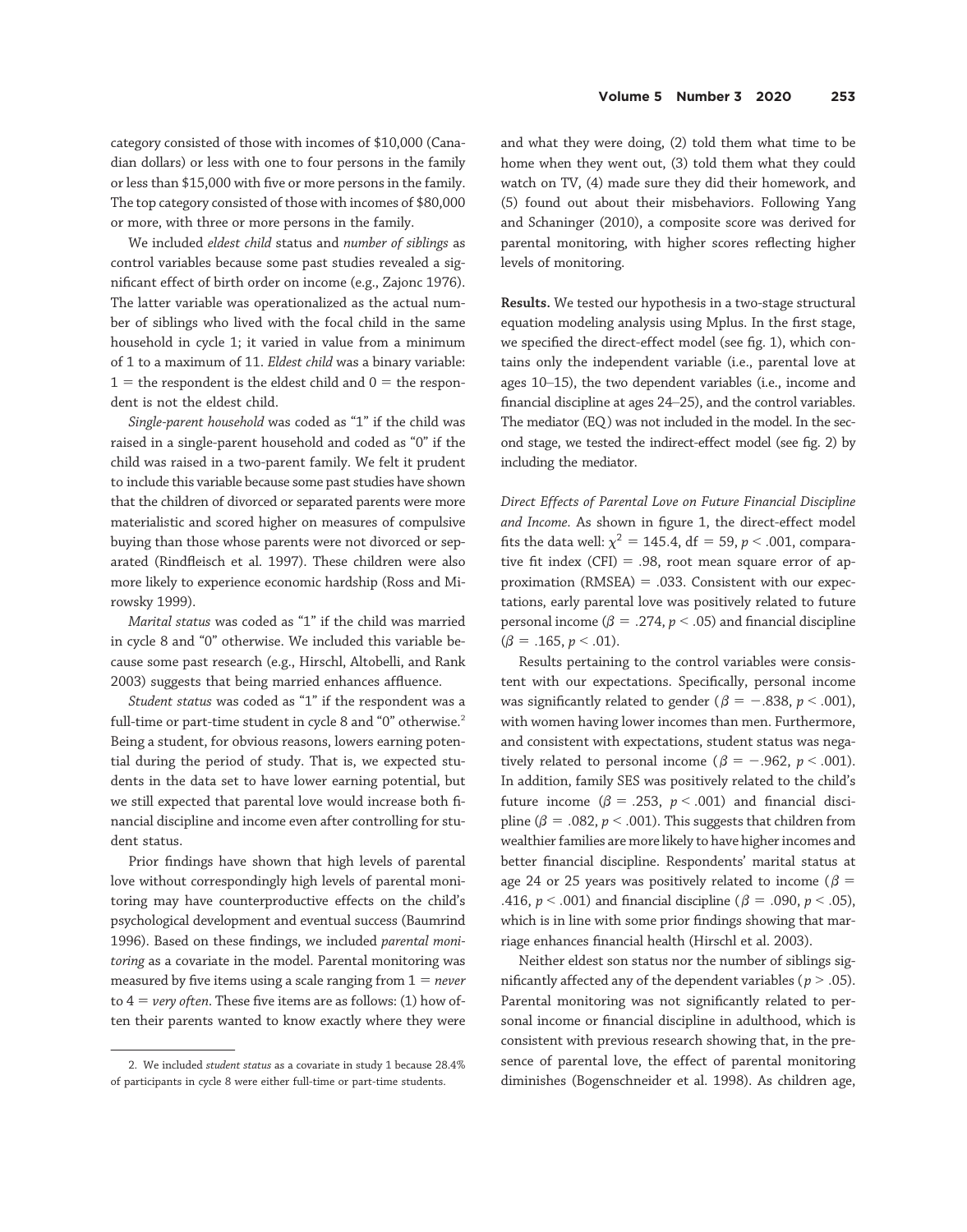

Figure 1. Direct effect of parental love. Parental love was found to be positively related to both measures of financial health: personal income and financial discipline (study 1). SES = socioeconomic status. (1) Fit indexes:  $\chi^2 = 145.4$ , df = 59, p < .001, CFI = .98, RMSEA = .033. (2) All paths are estimated, but only significant paths are displayed. Values associated with each path are unstandardized regression coefficients.  $\frac{*p}{<}$  - .05.  $\frac{**p}{<}$  - .01.  $\frac{***p}{<}$  - .001.

their emotional connectedness with their parents (which is often associated with parental love) plays a more important role in guiding their behavior than past physical rules and supervision (Yang and Schaninger 2010).

Testing the Indirect Effects of Parental Love on Financial Discipline. Turning now to the indirect-effect model, including the EQ mediator, our results revealed another good fit to the data:  $\chi^2$  = 408.9, df = 127, p < .001, CFI = .95, and  $RMSEA = .041$ . As shown in figure 2, the effect of parental love on both future personal income and financial discipline ran through the indirect path (i.e., through EQ).

Specifically, parental love was positively associated with EQ ( $\beta = .632$ ,  $p < .001$ ), which was in turn positively related to personal income ( $\beta$  = .117,  $p$  < .001). In addition, parental love's direct effect on personal income became nonsignificant after EQ was introduced into the direct-effect model. Therefore, EQ mediated the effect of parental love on personal income. With respect to the indirect effect of parental love on financial discipline, parental love was positively associated with EQ ( $\beta$  = .632, p < .001), which was in turn positively related to financial discipline ( $\beta = .051$ ,  $p < .01$ ). Also, the direct effect of parental love on financial discipline remained significant ( $\beta$  = .133, p < .05).

Follow-up analyses of the total, indirect, and direct effects of parental love showed that the mediator (EQ) accounted for 69.1% of the total effect of parental love on personal income (indirect effect = .074,  $t = 3.19$ ,  $p = .001$ ; total effect = .107,  $t = 2.06$ ,  $p < .05$ ), and EQ accounted for 19.4% of the total effect of parental love on financial discipline (indirect effect = .0328,  $t = 2.73$ ,  $p < .01$ ; total effect =  $.165$ ,  $t = 3.09$ ,  $p < .01$ ).

Of the seven control variables, EQ also mediated the effect of marital status on both personal income and financial discipline (marital status → EQ:  $\beta = .359$ ,  $p < .001$ ; EQ → income:  $\beta$  = .117, p < .001; EQ  $\rightarrow$  financial discipline:  $\beta = .051, p < .01$ ). Thus, it appears from these results that married respondents tend to have higher emotional stability, which in turn boosts both their income and their financial discipline.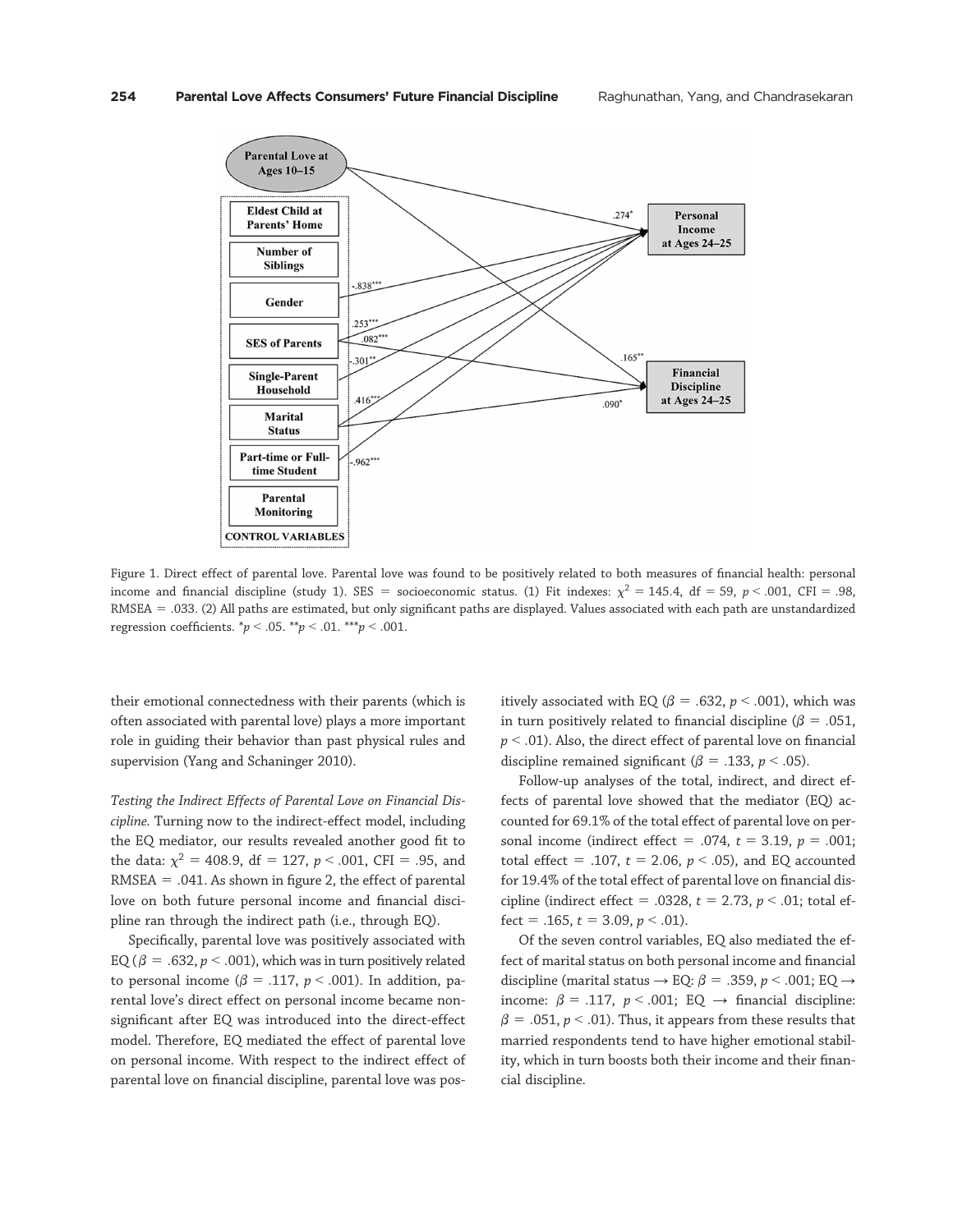

Figure 2. Indirect effect of parental love through emotional quotient (EQ). Effects of early parental love on both future personal income and financial discipline are mediated by EQ (study 1). SES = socioeconomic status. (1) Fit indexes:  $\chi^2$  = 408.9, df = 127, p < .001,  $CFI = .95$ , RMSEA = .041. (2) All paths are estimated, but only significant paths are displayed. Values associated with each path are unstandardized regression coefficients.  $\frac{p}{p}$  < .05.  $\frac{p}{p}$  < .01.  $\frac{p}{p}$  < .001.

Testing Whether There Are Nonlinear Trends for Parental Love. We also examined whether there are nonlinear trends for parental love and whether trajectory parameters need to be considered for the model. We tested a latent growth model for parental love in cycles 1–3 specifying and testing a linear function and a nonlinear competing model to determine what better fit the trajectory (see the appendix, available online). The results suggest that the parental love trajectory is better represented by a nonlinear function. As shown in the appendix, the shape of this nonlinear model is a diminishingreturn curve, that is, starting low at cycle 1, rising up at cycle 2, and plateauing out at cycle 3. However, results from a quadratic trend analysis revealed that the nonlinear effects were nonsignificant. Thus, at least in our data, there does not appear to be an effect of "too much parental love."

Study 2: Sensitivity Analysis Using Cross-Sectional Data Results from the longitudinal data indicate that children who reported receiving more attention and nurturance from their parents between the ages of 10 and 15 years were, at

ages 24 and 25, were more likely to report higher incomes, more savings, and less delinquency in paying bills. This result was obtained even after controlling for several variables that could independently affect financial health, such as family SES, gender, and growing up in a single-parent household. A final result of note from this longitudinal study is that the effects of parental love on financial discipline and income were mediated by the child's emotional quotient, suggesting that the reason parental love enhances children's financial health is that it increases EQ.

To replicate these findings using a different method (cross-sectional vs. longitudinal) and a different sample of respondents, we collected additional data from 398 American adults (60.3% female;  $M_{\text{age range}} = 35–44$ ). Participants were asked to recall how their parents (or step-parents or foster parents) interacted with them during their childhood (i.e., "when you were around 10 years old"), then they were asked to rate the same 5-item parental love measure as in the main study ( $\alpha = .95$ ). Respondents further rated their levels of EQ, personal income, and financial discipline at the time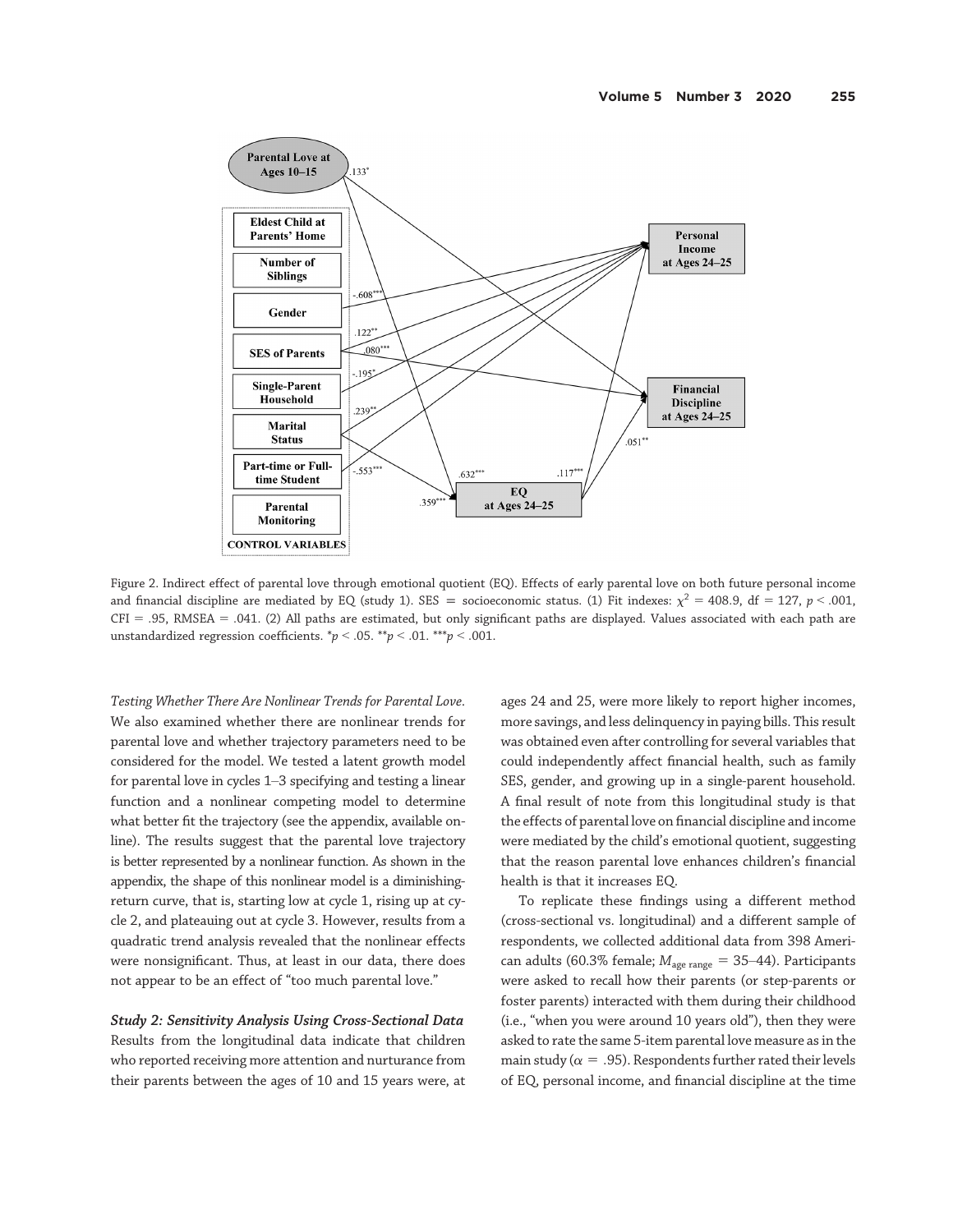of the study, using the same measures as used in the main study. Education was treated as an additional covariate in the analysis.

While retrospective data may raise some questions about the respondent's ability to accurately recall this information, scholars have concluded that retrospective data possess acceptable reliability for testing hypotheses relating to an individual's relative standing in some distribution during childhood, such as how close a child was to her parents (Richins and Chaplin 2015). The purpose of this study is to validate the findings of the longitudinal analysis using different data from a different country.

Results showed that our model fit the data well, with  $x^{2} = 243.5$ , df = 99, p < :001, CFI = :95, and RMSEA = :060. As shown in figure 3, consistent with the results of the longitudinal study, the effects of parental love on personal income and financial discipline ran primarily through the indirect path via EQ. Specifically, parental love was positively associated with EQ ( $\beta$  = .129, p < .001), which in turn was positively related to personal income ( $\beta = .241$ ,  $p < .05$ ) and financial discipline ( $\beta = .331, p < .001$ ). Therefore, EQ mediated the effect of parental love on personal income and financial discipline.

#### General Discussion

What is the effect of early parental love on the future financial well-being of children? To the extent that mental and social health are crucial determinants of professional success, we should expect that early parental love will improve future financial well-being. However, it is possible that parental love has no effect, or even a negative effect, on financial well-being to the extent that financial well-being depends even more critically on other factors (e.g., the ability to exercise self-discipline) and to the extent that receiving parental love has a negative effect on these factors, which can be inferred from prior research (e.g., Robinson et al. 1995). Whether the future financial well-being of children who receive higher levels of parental love is higher or lower is thus a question of theoretical interest. It is also a question of substantive interest for relatively obvious reasons: Parents worldwide seek to enhance the financial health of their children.

Summary of Findings. Across both a longitudinal study and a cross-sectional study that involved recalling the level of parental love that respondents received as children, we found that more parental love increased the future financial



Figure 3. Results of sensitivity analysis using retrospective data from study 2. Effects of early-life parental love on future income and financial discipline are mediated by emotional quotient (EQ). (1) Fit indexes:  $\chi^2 = 243.5$ , df = 99, p < .001, CFI = .95, RMSEA = .060. (2) All paths are estimated, but only significant paths are displayed. Values associated with each path are unstandardized regression coefficients.  ${}^*p$  < .05.  ${}^{**}p$  < .01.  ${}^{***}p$  < .001.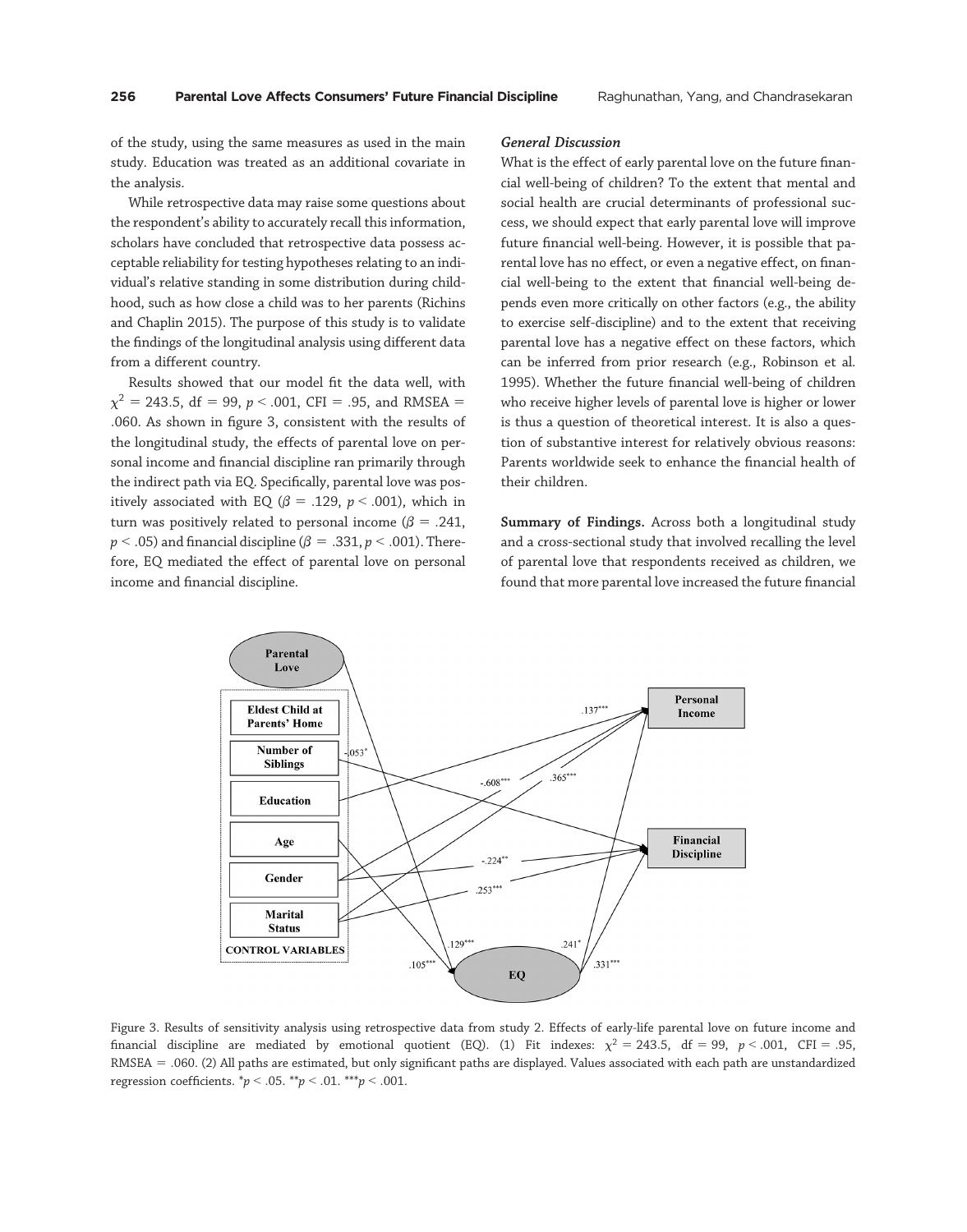discipline of the respondents as well as their future financial income. Specifically, results from the longitudinal data set revealed that children who received higher levels of parental love between the ages of 10 and 15 were more likely to report better financial discipline and higher levels of income a whole decade later—at the age of 24 or 25. Furthermore, we found that EQ mediated the link between parental love and both financial discipline and income.

These results provide strong evidence that parental love matters in more ways than literature has considered before now. Specifically, not only does parental love matter for the healthy psychological development of children and for the quality of their social life, it also matters for their future financial well-being, and this seems true cross-culturally.

Theoretical and Substantive Contributions. Our findings are important for both theoretical and substantive reasons. Theoretically, we are the first to explore and document a link between parental love and future financial well-being. Another theoretical contribution stems from documenting the mediating role of EQ. Future research should also consider the possibility that parental love influences financial well-being through other means, such as subjective well-being.

Substantively, our findings suggest that an important answer to the question "What can parents do to enhance the financial well-being of their children?" is to provide children with adequate levels of parental love and nurturance. Indeed, our findings suggest that the higher the level of love and nurturance that parents provide to their children, the better their children's future financial health will be.

Limitations and Concluding Remarks. The present research suffers from the limitations of reverse causality and endogeneity, which is true of any empirical investigation based on measured (vs. manipulated) variables in which respondents are not randomly assigned to the experimental conditions. For example, it is possible that a third variable (e.g., family culture) determines both the level of parental love in a family as well as financial discipline. Along similar lines, it is possible that genetic factors may determine both the levels of parental love and financial discipline in the families in our data set.

Our data also do not allow us to rule out the possibility that respondents who were already financially disciplined or were slated for such discipline in the future due to reasons other than parental love—reported receiving higher levels of love and nurturance from their parents. Of course, the longitudinal study alleviates such a concern, and the media-

tion of EQ places an onus on these types of these alternative explanations, making them less parsimonious than our own. That said, however, it is imperative—particularly given both the theoretical and substantive significance of the topic—that future research be devoted to further explore the preliminary evidence in favor of the positive relationship between parental love and financial discipline that we have documented.

#### **REFERENCES**

- Adalbjarnardottir, Sigrun, and Leifur G. Hafsteinsson (2001), "Adolescents' Perceived Parenting Styles and Their Substance Use: Concurrent and Longitudinal Analyses," Journal of Research on Adolescence, 11 (4), 401–23.
- Ainsworth, Mary D. (1978), Patterns of Attachment: A Psychological Study of the Strange Situation, Hillsdale, NJ: Erlbaum.
- Akinsola, Esther F. (2013), "Cultural Variations in Parenting Styles in the Majority World Evidences from Nigeria and Cameroon," in Parenting in South American and African Contexts, ed. Maria L. Seidl-de-Moura, London: IntechOpen, https://www.intechopen.com/books/parenting-in -south-american-and-african-contexts.
- Akinsola, Esther F., and Pamela A. Udoka, (2013), "Parental Influence on Social Anxiety in Children and Adolescents: Its Assessment and Management Using Psychodrama," Psychology, 4 (3), 246–53.
- American Psychological Association (2017), "Stress in America," https:// www.apa.org/news/press/releases/stress/2017/state-nation.pdf.
- Bar-On, Reuven (1997), The Emotional Quotient Inventory (EQ-i): A Test of Emotional Intelligence, Toronto: Multi-Health Systems.
- Bar-On, Reuven, and James Parker (2000), Bar-On Emotional Quotient Inventory: Youth version. Toronto: Multi-Health Systems.
- Baumrind, Diana (1966), "Effects of Authoritative Parental Control on Child Behavior," Child Development, 37 (4), 887–907.
- (1996), "The Discipline Controversy Revisited," Family Relations, 45 (October), 405–14.
- Bogenschneider, Karen, Ming-yeh Wu, Marcela Raffaelli, and Jenner C. Tsay (1998), "Parent Influences on Adolescent Peer Orientation and Substance Use: The Interface of Parenting Practices and Values," Child Development, 69 (December), 1672–88.
- Darling, Nancy, and Laurence Steinberg (1993), "Parenting Style as Context: An Integrative Model," Psychological Bulletin, 113 (May), 487–96.
- De Neve, Jan-Emmanuel, Ed Diener, Louis Tay, and Cody Xuereb (2013), "The Objective Benefits of Subjective Well-Being," in World Happiness Report, ed. J. Halliwell, R. Layard, and J. Sachs, New York: UN Sustainable Development Solution Network.
- De Neve, Jan-Emmanuel, and Andrew J. Oswald (2012), "Estimating the Influence of Life Satisfaction and Positive Affect on Later Income using Sibling Fixed Effects," Proceedings of the National Academy of Sciences, 109 (49), 19953–58.
- Dornbusch, Sanford M., Philip L. Ritter, P. Herbert Leiderman, Donald F. Roberts, and Michael J. Fraleigh (1987), "The Relation of Parenting Style to Adolescent School Performance," Child Development, 58 (5), 1244–57.
- Duckworth, Angela L., Christopher Peterson, Michael D. Matthews, and Dennis R. Kelly (2007), "Grit: Perseverance and Passion for Long-Term Goals," Journal of Personality and Social Psychology, 92 (6), 1087–101.
- Gathergood, John (2012), "Self-Control, Financial Literacy and Consumer Over-Indebtedness," Journal of Economic Psychology, 33 (3), 590–602.